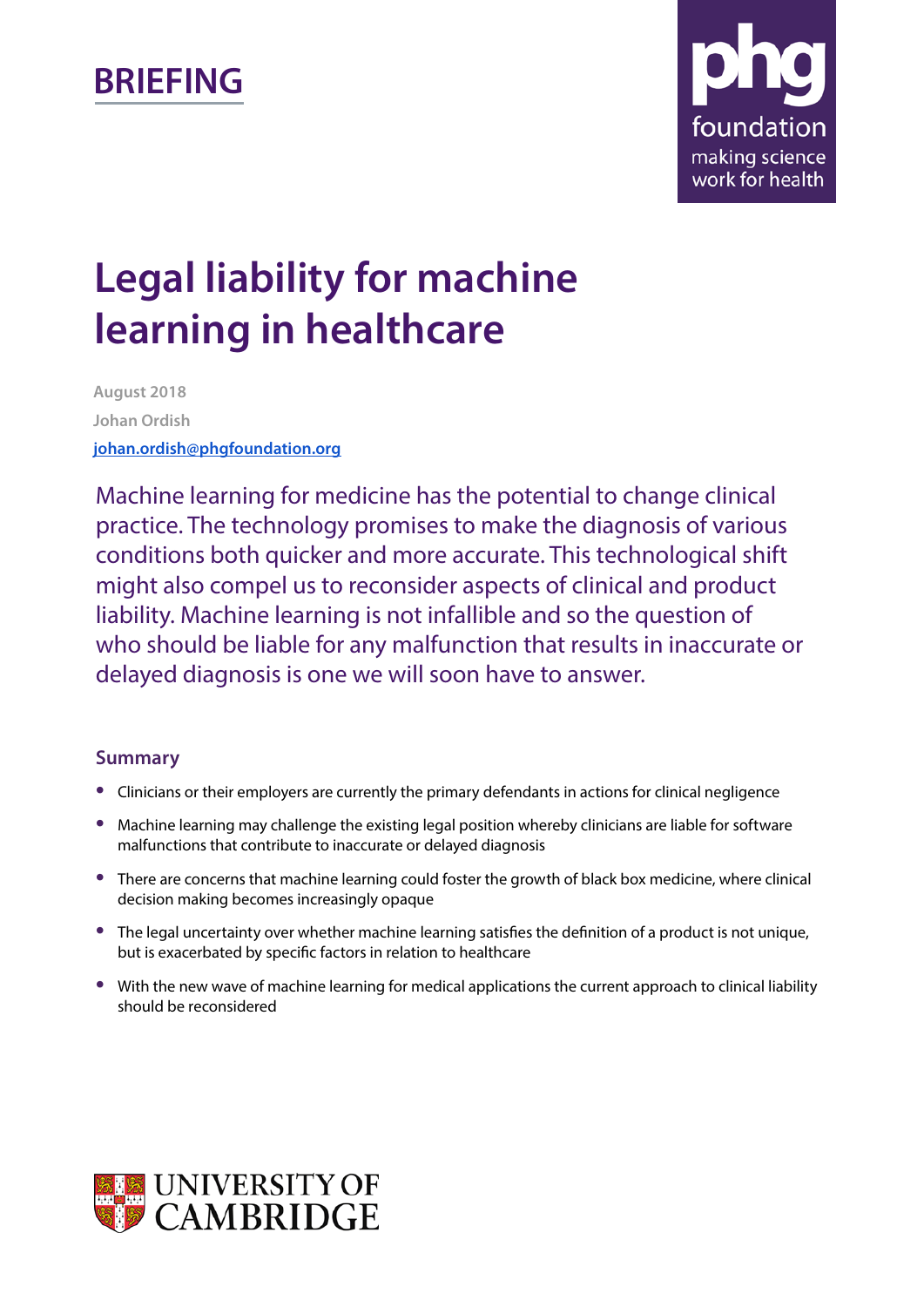

#### **What is machine learning?**

'Machine learning is a technology that allows computers to learn directly from examples and experience in the form of data... [M]achine learning systems are set a task, and given a large amount of data to use as examples of how this task can be achieved or from which to detect patterns... It can be thought of as narrow AI: machine learning supports intelligent systems, which are able to learn a particular function, given a specific set of data to learn from<sup>'1</sup>.

With the implementation of machine learning into medicine, it is time to examine whether clinicians that have taken due care should be liable if an algorithm causes damage or loss to their patient. The expansion of machine learning in medicine could also exacerbate old ambiguities in product liability, leaving those that have suffered loss without any robust way to recover damages.

#### **Black box medicine**

While machine learning may change the practice of medicine for the better, one worry is that the introduction of such technology will foster the growth of 'black-box medicine'<sup>2</sup> – i.e. 'the use of opaque computational models to make decisions related to health care.' These models are opaque, not by design, but often by necessity because of the amount and complexity of the data used<sup>3</sup>. Moreover, techniques such as machine learning do not easily lend themselves to human concepts of explanation and significance. Machine learning outputs are typically probabilistic and sometimes inscrutable.

#### **EXAMPLE**

While trained pathologists will be able to explain why they have identified some parts of a scan as of clinical concern, it may be unclear why a machine learning image-analysis algorithm has assigned significance to a particular finding/image.

#### **Black box negligence**

Unsurprisingly, clinicians are the primary defendants in actions for clinical negligence. If a patient is harmed by a faulty diagnosis, the most obvious response is to sue the clinician, or most probably their employer. This remains true even where software may have contributed to this faulty diagnosis. This is because in many jurisdictions, the case law has developed in relation to software used to support rather than make clinical decisions.

#### **EXAMPLE**

Where clinical decision support software is used to detect drug contraindications (e.g interactions between potential medications)<sup>4</sup> if the software fails to detect a interaction, the clinician remains at fault in clinical negligence for any resulting and foreseeable injury, despite the apparent flaw in the software. This is on the basis that ultimately, the decision to prescribe still remains with the clinician and so the clinician is at fault.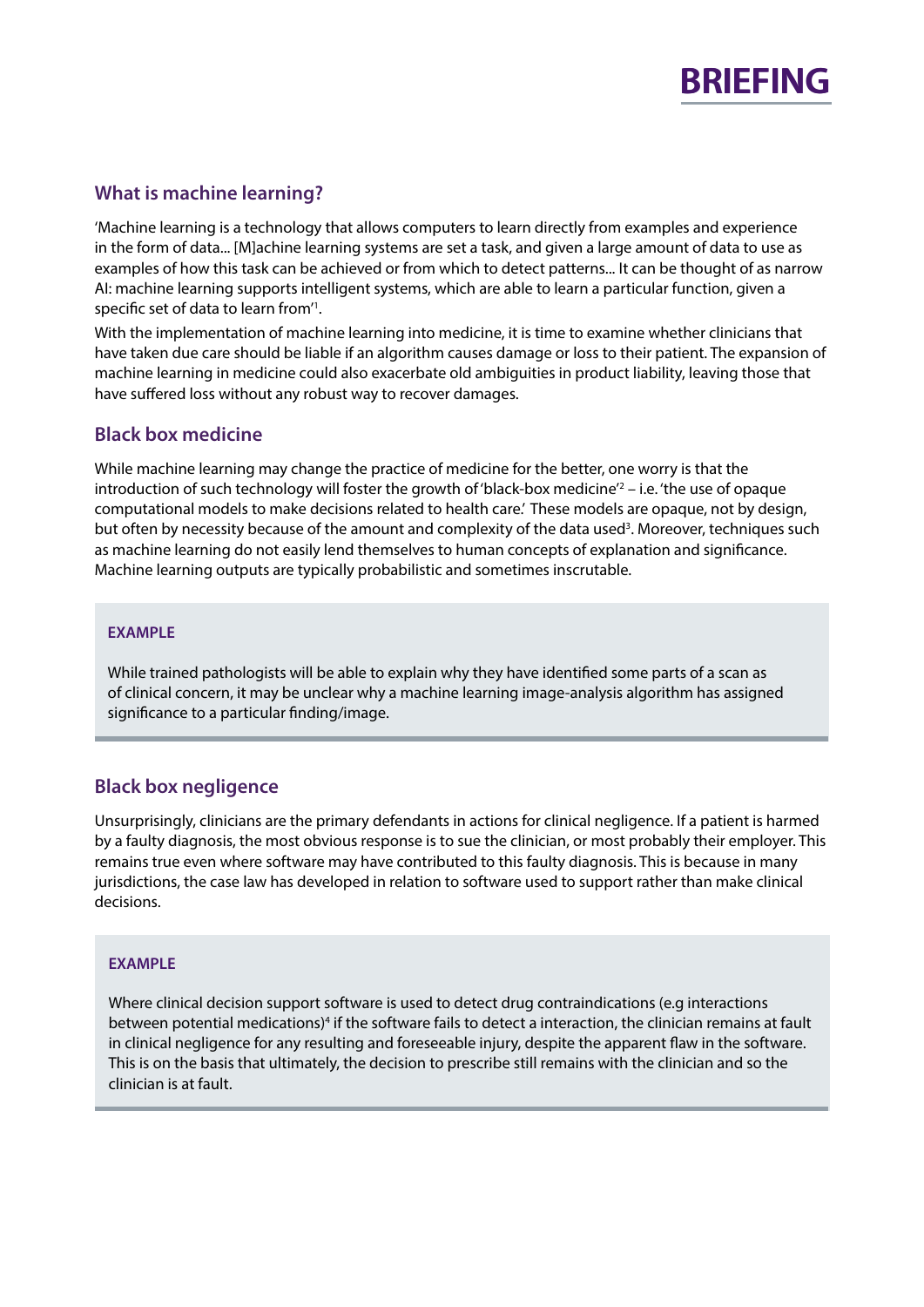

With the new wave of machine learning for medicine we must reconsider the current approach to clinical liability. Near-use machine learning applications (e.g. image analysis algorithms) for medicine will assist, not replace clinicians. However, future machine learning software is likely to go beyond current applications in being more sophisticated than their manually programmed counterparts.

#### **EXAMPLE**

Risk prediction tools are likely to utilise machine learning in the future. To predict risk, they will process large volumes of data to generate predictions. These predictions may be highly accurate, but the precise reason why one patient is deemed to be at higher risk than another may remain hidden. The uptake of inscrutable algorithms should make us question whether clinicians that have interpreted machine learning outputs with due care should be held liable for improper diagnosis that stems from machine learning malfunction.

#### **Product liability**

Typically the law lets'loss lie where it falls' , meaning the claimant goes uncompensated unless it can be shown that the defendant was 'at fault', meaning they acted unreasonably. However, there are some special situations, such as product liability, where legislation stipulates that a defendant can be liable to compensate another person's loss even if they were not at fault. This is a form of *strict* liability. Product liability is not concerned with a defendant being held liable for *doing something wrong*, instead it is concerned with holding a defendant liable because *something has gone wrong<sup>5</sup>*.

This form of liability is entrenched in the [Consumer Protection Act 1987](https://www.legislation.gov.uk/ukpga/1987/43/contents) (CPA) and its associated Directive. Defendants who put 'defective' products into circulation can be liable for the damage they cause. This gives those injured by defective products another way to recover damages other than suing for breach of contract or negligence<sup>6</sup>. The advantage is that the claimant does not have to prove that the manufacturer was at fault for the damage (as in negligence) or that they had a contract. Consequently, product liability provides an extra avenue for those injured by products to sue manufacturers and sellers.

#### **Software as a product**

Machine learning is progamming technique that may be incorporated into software. For a claim in product liability, there must be a product. 'Product' and the closely-related term 'goods' are given various definitions in legislation. 'Product' can be defined as 'any good or electricity' or as any 'moveable'7 . 'Goods' is defined as 'including all substances'8 . While all of these definitions are vague, both the CPA and the Directive point to a definition of 'product' that primarily includes physical items. Given this, software under the CPA may echo the interpretation of software under the Sale of Goods Act 1979, where software does not count as 'goods' but the disk containing software does. This is an awkward situation, out of step with increasing digitisation and the advent of cloud computing.

Broadly, there are two ways software might constitute a product. Uncontroversially, if software is a component in a wider physical product, there will be a good claim against this composite product. For example, if software incorporated by the manufacturer into a blood glucose monitor malfunctions, the manufacturer of the composite product will be liable for that malfunction. Controversially, standalone software - software not incorporated into a wider product - might count as a product, but it is contentious whether software itself counts as a product for the purposes of product liability<sup>9</sup>.